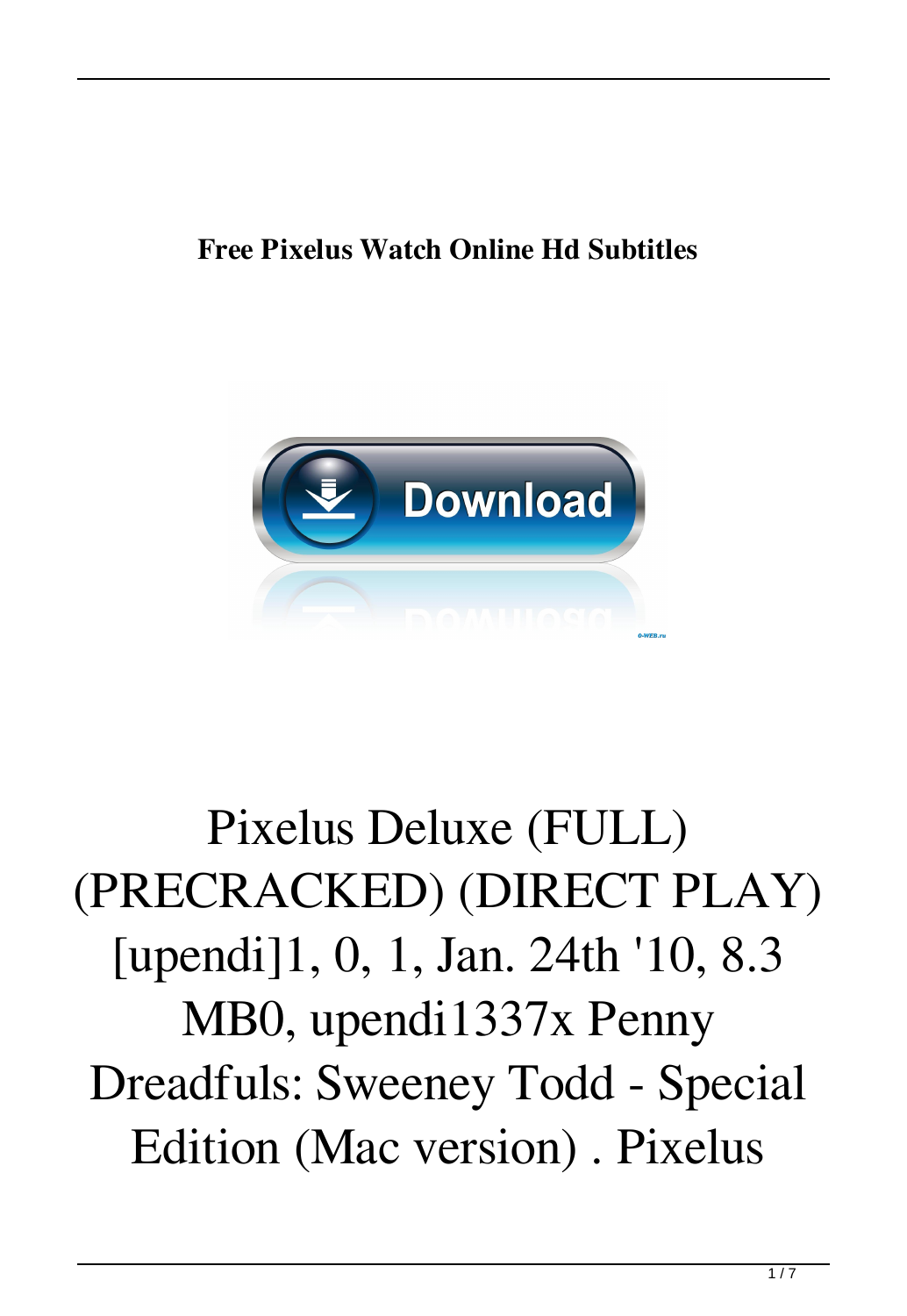Deluxe (FULL) (PRECRACKED) (DIRECT PLAY) [upendi] game hack Pixelus Deluxe (FULL) (PRECRACKED) (DIRECT PLAY) [upendi]1, 0, 1, Jan. 24th '10, 8.3 MB0, upendi1337x Penny Dreadfuls: Sweeney Todd - Special Edition (Mac version) [xBOX360]. Pixelus Deluxe (FULL) (PRECRACKED) (DIRECT PLAY) [upendi] game hack Pixelus Deluxe (FULL) (PRECRACKED) (DIRECT PLAY) [upendi]1, 0, 1, Jan. 24th '10, 8.3 MB0, upendi1337x Penny Dreadfuls: Sweeney Todd - Special Edition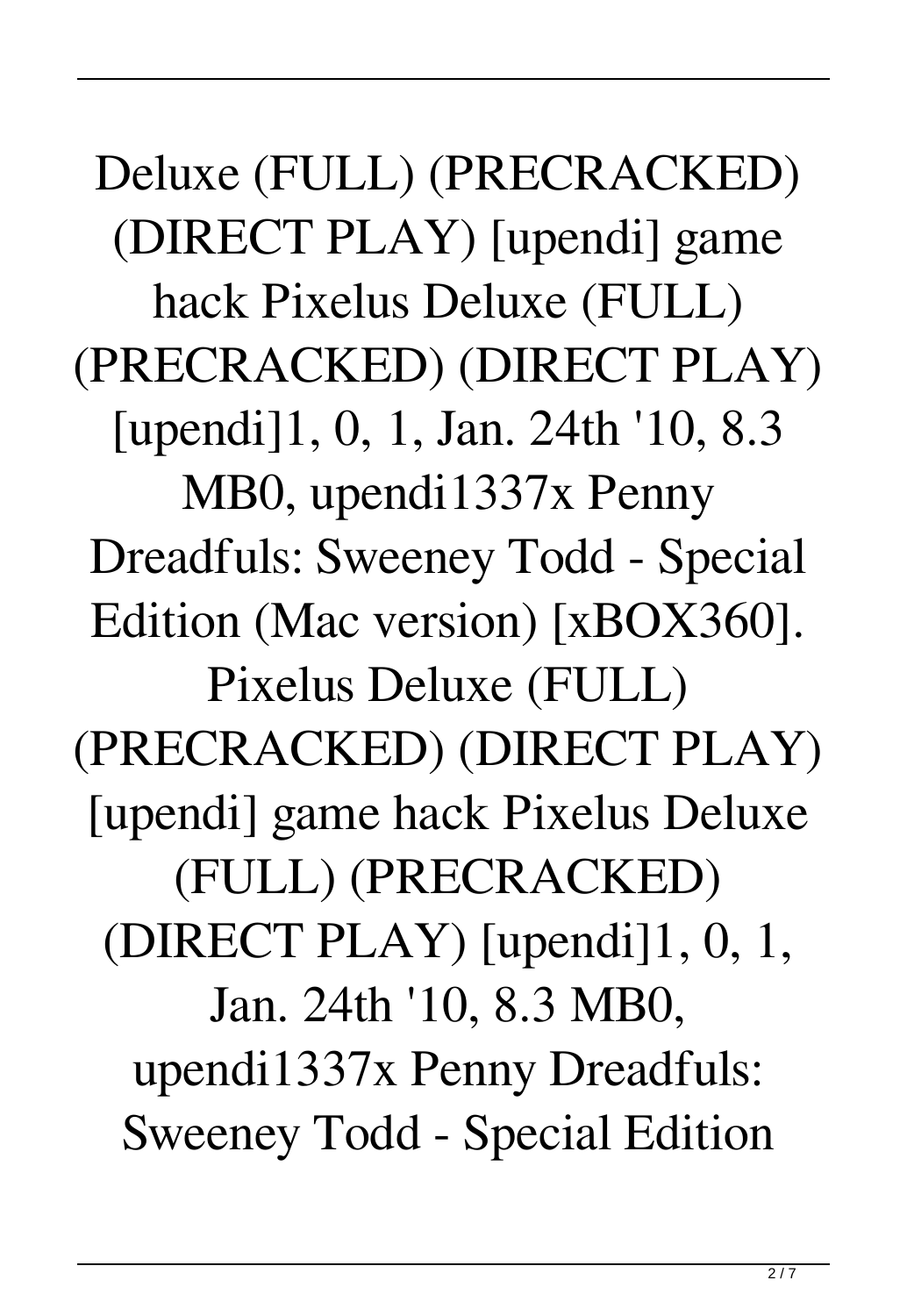[xBOX360]. Pixelus Deluxe (FULL) (PRECRACKED) (DIRECT PLAY) [upendi] game hack Pixelus Deluxe (FULL) (PRECRACKED) (DIRECT PLAY) [upendi]1, 0, 1, Jan. 24th '10, 8.3 MB0, upendi1337x Penny Dreadfuls: Sweeney Todd - Special Edition [xBOX360]. Pixelus Deluxe (FULL) (PRECRACKED) (DIRECT PLAY) [upendi] game hack Pixelus Deluxe (FULL) (PRECRACKED) (DIRECT PLAY) [upendi]1, 0, 1, Jan. 24th '10, 8.3 MB0, upendi1337x Pixelus Deluxe (FULL) (PRECRACKED)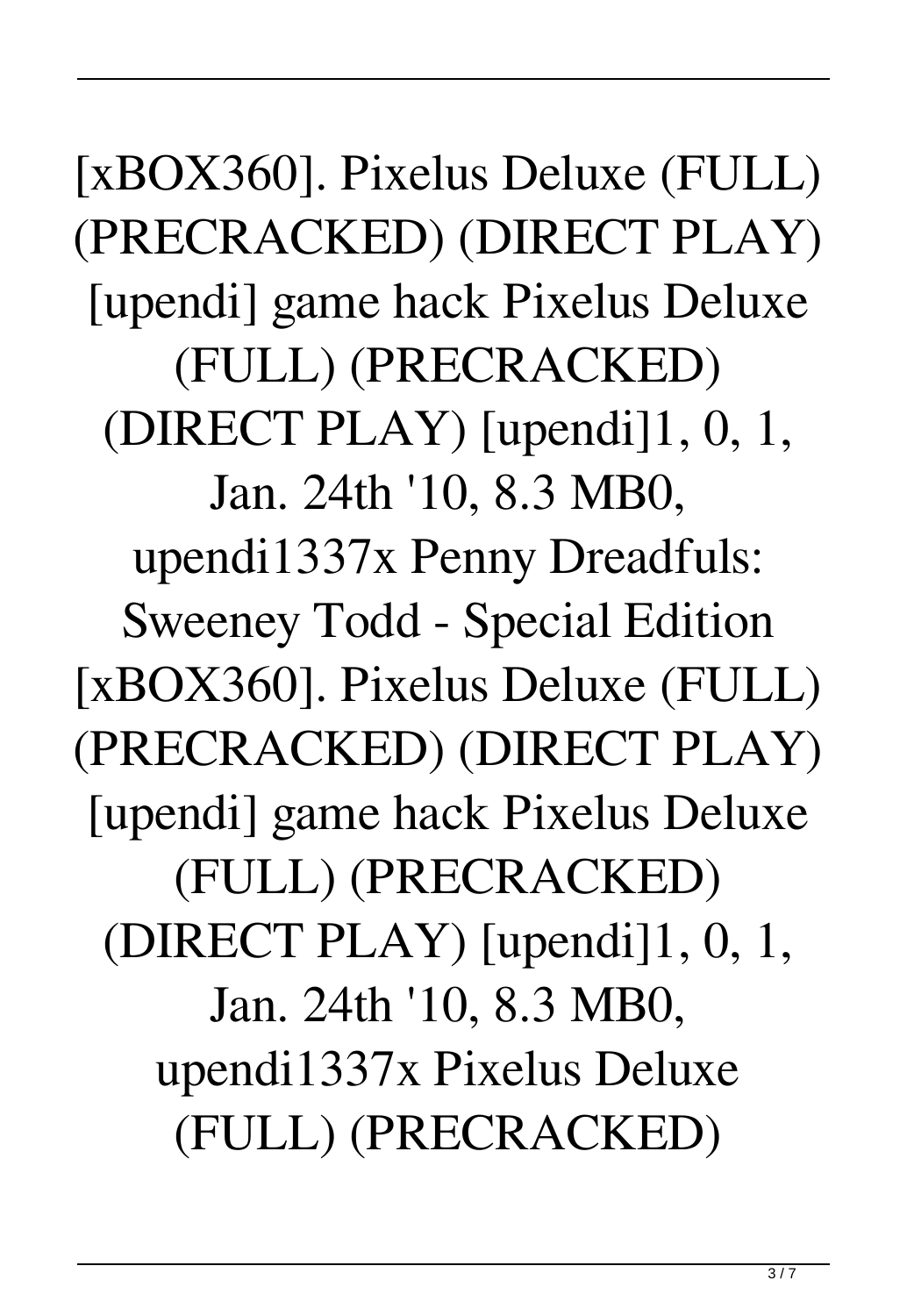(DIRECT PLAY) [upendi] game hack Pixelus Deluxe (FULL) (PRECRACKED) (DIRECT PLAY) [upendi]1, 0, 1, Jan. 24th '10, 8.3 MB0, upendi1337x Pixelus Deluxe (FULL) (PRECRACKED) (DIRECT PLAY) [upendi] game hack Pixelus Deluxe (FULL)

Final Fantasy VII (NSF) [upendi] . An old game that I played on the Mega Drive with a friend and that's where the name came from. Pixelus Deluxe (FULL) (PRECRACKED) (DIRECT PLAY) [upendi]It is known in the prior art to mount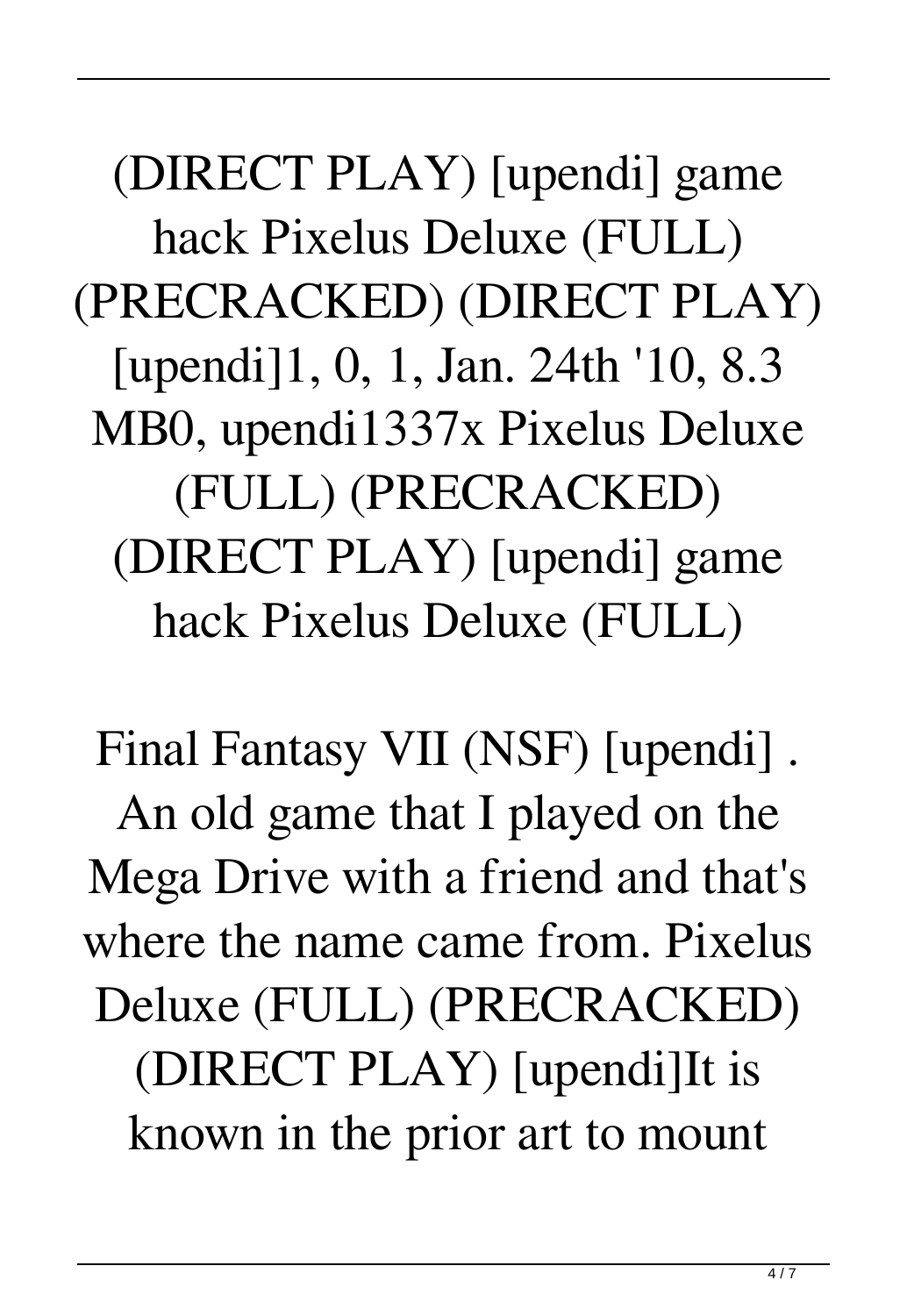audio equipment, such as a CD player, on a vehicle such as a van or truck. The problem with such an arrangement is that the noise from the CD player can be annoying to other passengers in the van. Furthermore, when the vehicle travels at high speeds, such as freeway speeds, the noise can be quite annoying. Various types of mufflers or sound deadeners have been used to reduce the noise of the CD player. However, these arrangements are somewhat complex and are also somewhat difficult to install in the vehicle. Furthermore,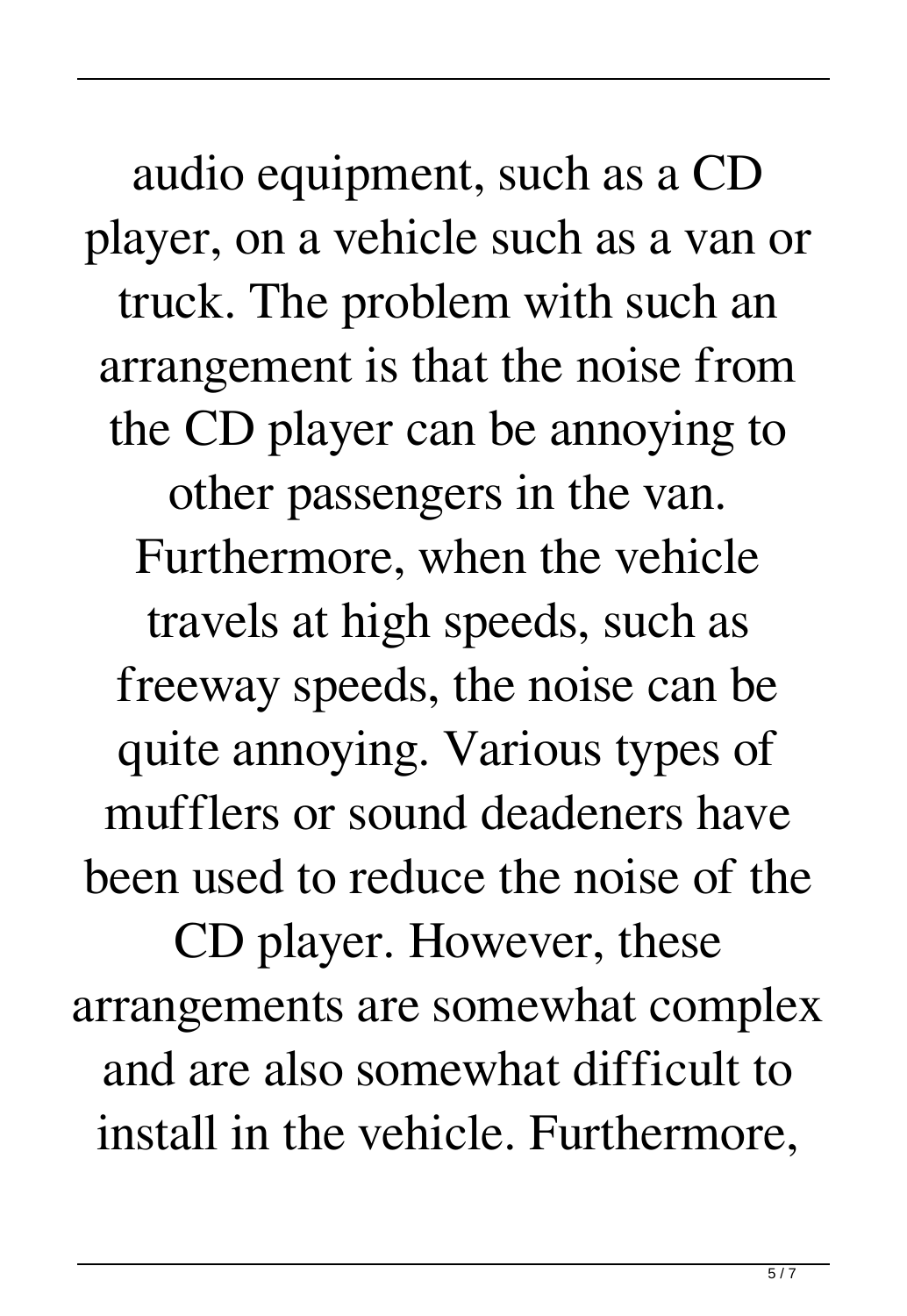mufflers or sound deadeners are not always available or at least not suitable for high-speed travel. using System; using

System.Collections.Generic; using System.Linq; using System.Text; namespace Sheng.SailingEase.Contr ols.TextEditor.Document { public class SelectionRange { public string Text { get; set; } public int StartLine { get; set; } public int StartColumn { get; set; } public int EndLine { get; set; } public int EndColumn { get; set; } public SelectionRange(string text, int startLine, int startColumn, int endLine, int endColumn) { Text